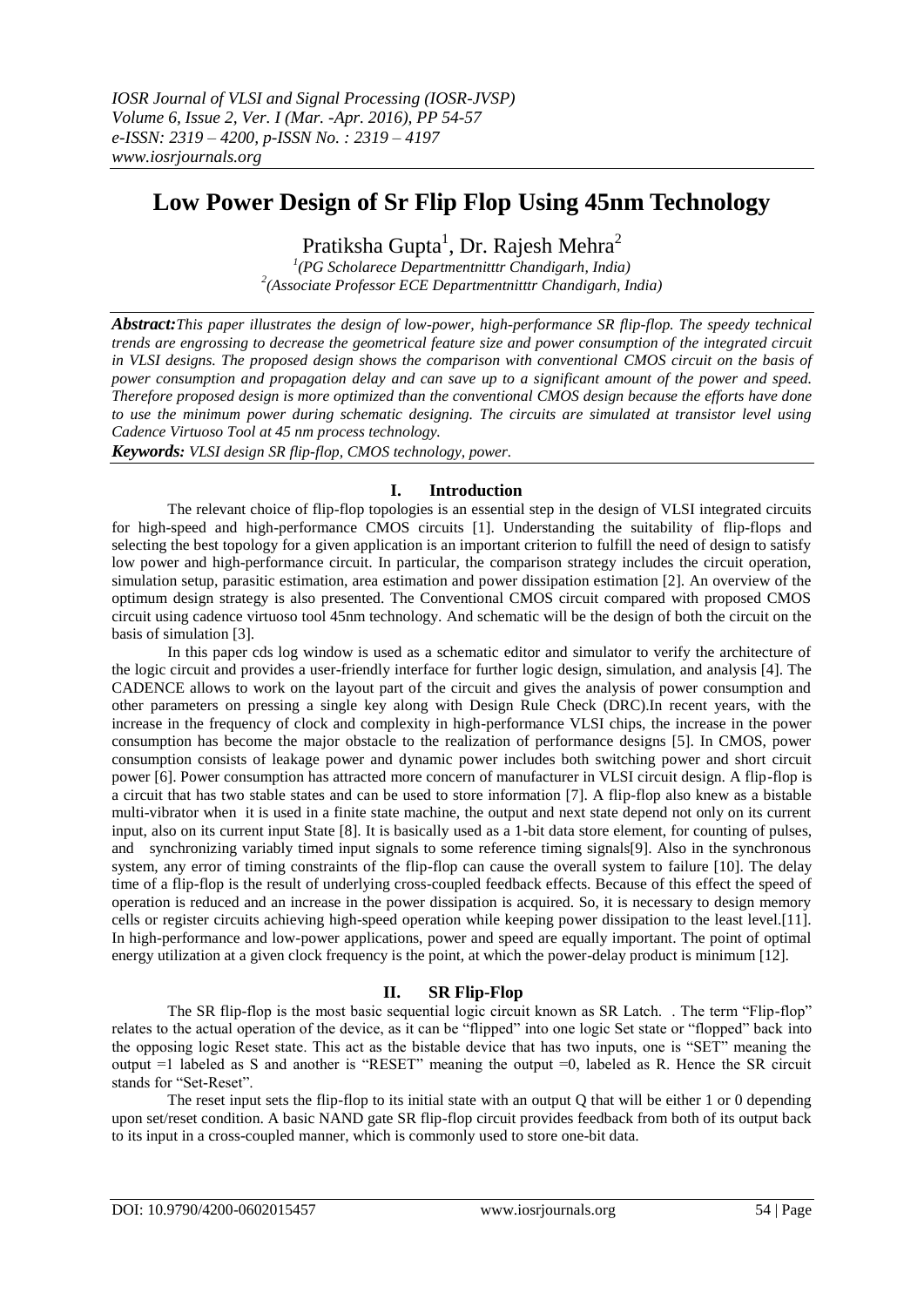*Low Power Design Of Sr Flip Flop Using 45nm Technology*



**Figure 1:** Basic SR flip-flop

#### **Table 1:** Truth Table

|  | Comment                                   |
|--|-------------------------------------------|
|  | No Change. Latch remains in present state |
|  |                                           |
|  | <b>RESET</b>                              |
|  | <b>Invalid Condition</b>                  |

When both the inputs are 0 (meaning  $S = "0"$  and  $R = "0")$  there is no change in output. When  $S = "1"$ the output is SET (meaning the output  $Q = "1"$ ) and when  $R = "1"$  the output is RESET (meaning the output Q  $=$  "0"). The input state of S = "1" and R = "1" is an undesirable or invalid condition and must be avoided.

## **III. Simulation And Results**

In this section comparison of conventional sequential circuits and reduced sequential CMOS circuits has been studied on the basis of power and propagation delay.

The following parameters are taken into account while designing.

| Technology | 45nm  |
|------------|-------|
| W(NMOS)    | 45nm  |
| L(NMOS)    | 120nm |
| W(PMOS)    | 45nm  |
| L(PMOS)    | 120nm |

**Table 2:** Width (W) and Length (L) for NMOS and PMOS



**Figure 2:** Schematic Design of Proposed Circuit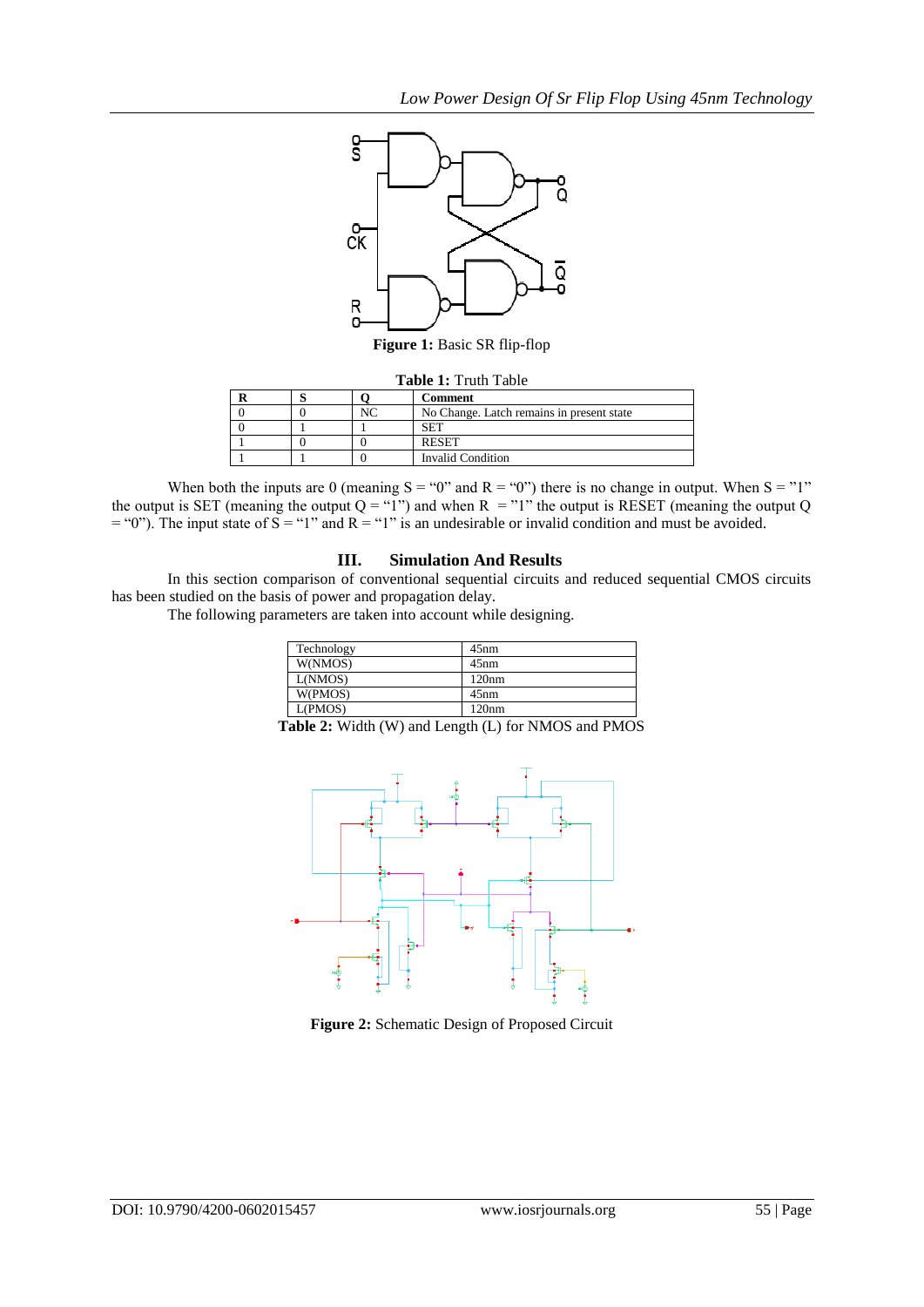

**Figure 3:** Waveform of Proposed AOI CMOS Circuit



**Figure 4:** Schematic Design of Conventional CMOS Circuit



**Figure 5:** Waveform of Conventional CMOS Circuit

The performance of proposed CMOS circuit is compared with conventional CMOS circuit on the basis some parameters. The performance parameters are Power and propagation delay. From above results, a comparative study can be done between two designing approaches. Table 2 shows comparative analysis.

| Circuit                   | <b>No. of Transistor required</b> | <b>Power Consumption(pw)</b> | <b>Propagation Delay(ps)</b> |
|---------------------------|-----------------------------------|------------------------------|------------------------------|
| Conventional CMOS circuit | 16                                | 24.07421                     | 52.457                       |
| Proposed CMOS circuit     |                                   | 13.3852                      | 21.324                       |

**Table 3:** Comparative Analysis for Power and Propagation Delay